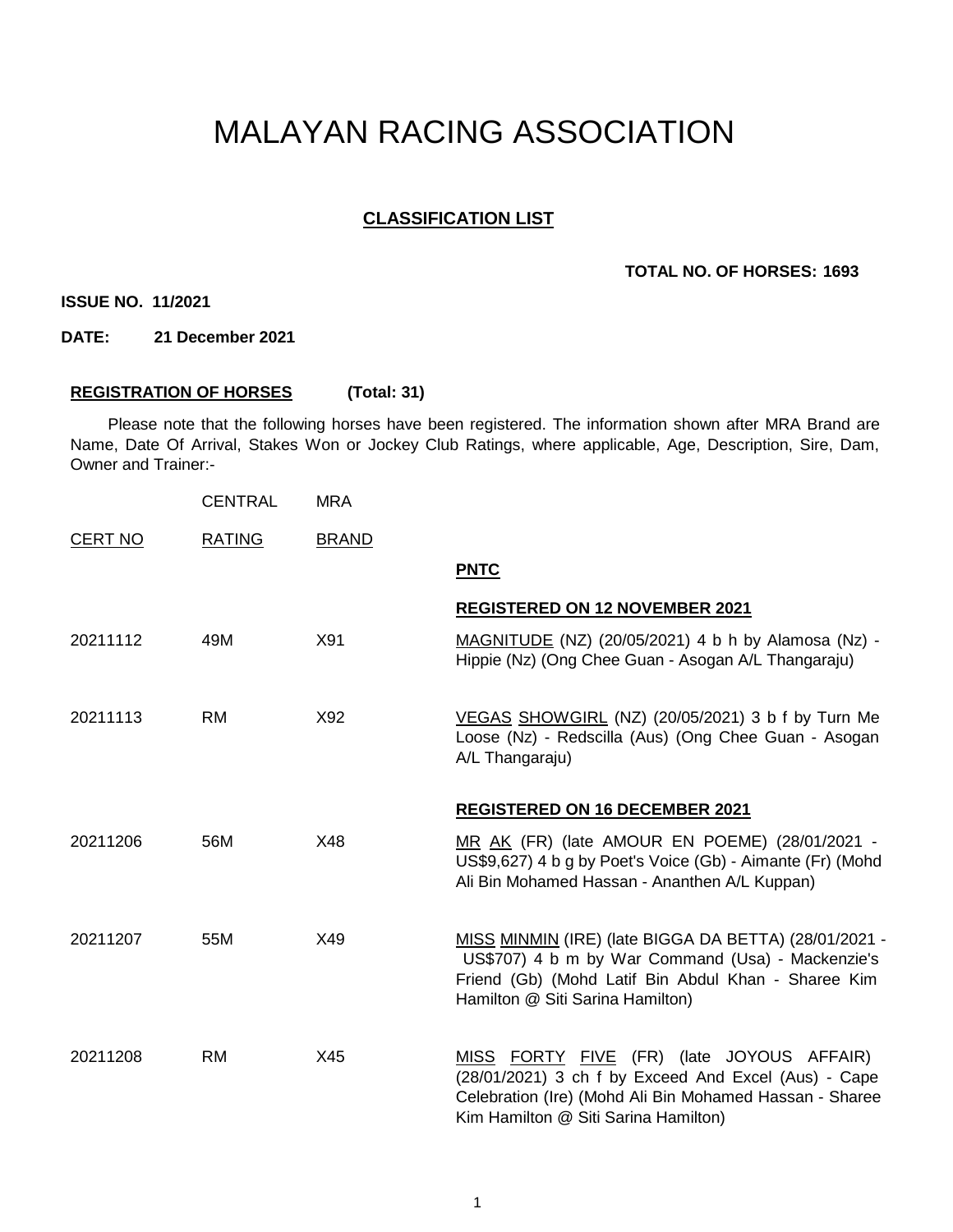**SNTC**

## **REGISTERED ON 03 NOVEMBER 2021**

| 20211101 | 56M/RM    | X146 | <b>EMPHATIC</b> (AUS) (late IMPACT YOUR WORLD)<br>(27/09/2021 - A\$500) 3 b g by Into Mischief (Usa) -<br>Whisper Louise (Ire) (Paolo De Villa Mendoza - Ricardo Le<br>Grange)    |
|----------|-----------|------|-----------------------------------------------------------------------------------------------------------------------------------------------------------------------------------|
| 20211102 | 58M       | X145 | WAR COMMANDER (AUS) (late SON OF PHAROAH)<br>(27/09/2021 - A\$11,800) 3 ch g by American Pharoah<br>(Usa) - Snitzel's Jewel (Aus) (Paolo De Villa Mendoza -<br>Ricardo Le Grange) |
|          |           |      | <b>REGISTERED ON 08 NOVEMBER 2021</b>                                                                                                                                             |
| 20211103 | 58M       | X66  | FABU (AUS) (late FAVELL) (14/03/2021 - A\$18,335) 4 ch<br>g by Street Boss (Usa) - Applegate (Aus) (Sai Fong Wah -<br>Leticia Anne Dragon)                                        |
| 20211104 | <b>RM</b> | X141 | BOUNTY RAINBOWS (AUS) (16/08/2021) 3 b c by Cable<br>Bay (Ire) - Colourmegal (Aus) (Tivic Stable - Michael John<br>Clements)                                                      |
| 20211105 | <b>RM</b> | X142 | MARIANA TRENCH (AUS) (16/08/2021) 3 ch c by<br>Kermadec (Nz) - Fields Of Freedom (Aus) (Tivic Stable -<br>Michael John Clements)                                                  |
|          |           |      | <b>REGISTERED ON 12 NOVEMBER 2021</b>                                                                                                                                             |
| 20211106 | 56M/RM    | X147 | THE BULLET (AUS) (late BULLPEN) (29/09/2021 -<br>A\$5,480) 3 ch g by Deep Field (Aus) - Lindy Lou (Aus)<br>(Buffalo No 3 Stable - Timothy Luke Fitzsimmons)                       |
| 20211107 | <b>RM</b> | X143 | DANCING LIGHT (AUS) (16/08/2021) 3 b/br g by Street<br>Boss (Usa) - Torchsinger (Aus) (Tivic Stable - Timothy<br>Luke Fitzsimmons)                                                |
| 20211108 | <b>RM</b> | X164 | MR BLACK HAIRY (NZ) (13/10/2021) 3 br g by Power (Gb)<br>- Tudor Princess (Nz) (Leong Mian Ming - Tan Kah Soon)                                                                   |
| 20211109 | <b>RM</b> | X139 | ALQANTUR (AUS) (05/08/2021) 3 ch g by Star Turn (Aus) -<br>Delirious (Aus) (Al Rashid Stable - Michael John Clements)                                                             |
| 20211110 | <b>RM</b> | X155 | <b>EALAMI</b> (ARG) (late STAY IN THE DARK) (05/10/2021) 3<br>ch g by In The Dark (Arg) - Stay Close (Arg) (Al Rashid<br>Stable - Michael John Clements)                          |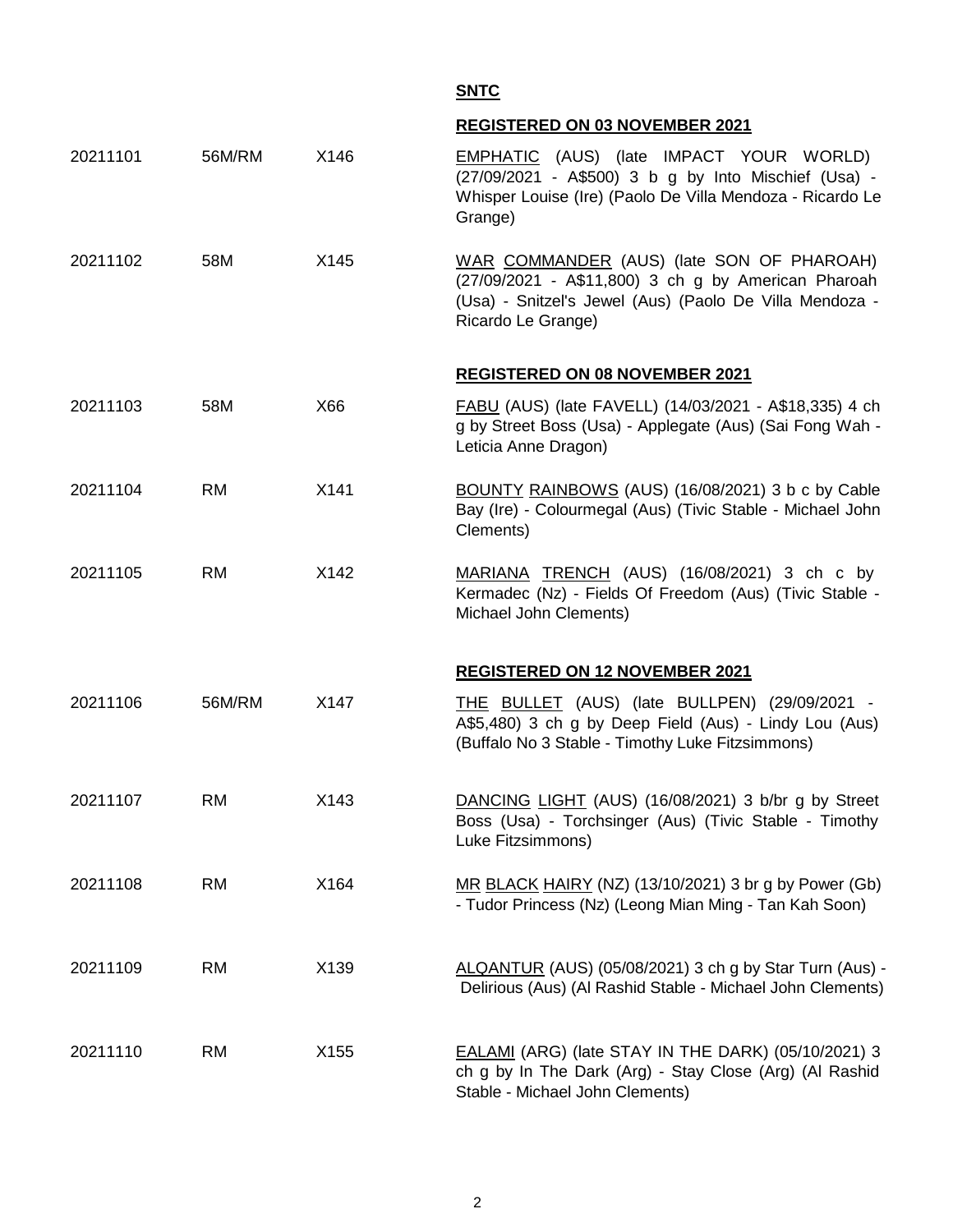| 20211111 | <b>RM</b> | X154 | PORUNA CABEZA (ARG) (late DON MILANGA)<br>(05/10/2021) 3 ch g by John F Kennedy (Ire) - Milonga<br>Querida (Arg) (The Functioning Degenerates Stable -<br>Michael John Clements) |
|----------|-----------|------|----------------------------------------------------------------------------------------------------------------------------------------------------------------------------------|
|          |           |      | <b>REGISTERED ON 19 NOVEMBER 2021</b>                                                                                                                                            |
| 20211114 | 59        | X151 | IRON IN HAND (USA) (late TELLINGTON) (03/10/2021 -<br>US\$42,640) 3 b c by Telling (Usa) - Kiss For Kris (Usa)<br>(Like Me Stable - Kuah Cheng Tee)                              |
| 20211115 | 57        | X152 | LAST SAMURAI (USA) (late HALCYON DIGEST)<br>(03/10/2021 - US\$35,536) 3 ch g by First Samurai (Usa) -<br>Corinthian Wind (Usa) (Like Me Stable - Kuah Cheng Tee)                 |
| 20211116 | 56        | X150 | WAR WARRIOR (USA) (late NKETIAH) (03/10/2021 -<br>US\$21,555) 3 ch g by Midshipman (Usa) - Private Merger<br>(Usa) (Like Me Stable - Kuah Cheng Tee)                             |
| 20211117 | 58M       | X109 | BEYOND SACRED (NZ) (01/07/2021 - NZ\$5,550) 5 b g by<br>Savabeel (Aus) - Danalaga (Aus) (Raffles Racing Stable -<br>Tan Eng Tee Jerome)                                          |
| 20211118 | 55M/RM    | X153 | LIEBESTRAUM (ARG) (late LUPERCALE) (05/10/2021 -<br>US\$1,511) 3 br g by John F Kennedy (Ire) - La Afectiva<br>(Arg) (Tan Hock Leng - Stephen Gray)                              |
| 20211119 | <b>RM</b> | X165 | KINABALU PRINCE (NZ) (13/10/2021) 3 br c by Mongolian<br>Khan (Aus) - Live It Up (Nz) (Sabah Racing Stable - David<br>Kok Teik Wai)                                              |
|          |           |      | <b>REGISTERED ON 29 NOVEMBER 2021</b>                                                                                                                                            |
| 20211120 | 58M       | X156 | TE AKAU BEN (NZ) (13/10/2021 - NZ\$700) 4 b g by<br>Tavistock (Nz) - Danalaga (Aus) (Te Akau Racing Stable -<br>Mark William Walker)                                             |
| 20211121 | <b>RM</b> | X160 | STREET OF DREAMS (AUS) (13/10/2021) 3 b c by<br>Dundeel (Nz) - Causeway Queen (Aus) (Joe Giovanni<br>Sarjeet Singh - Mark William Walker)                                        |
|          |           |      | <b>REGISTERED ON 30 NOVEMBER 2021</b>                                                                                                                                            |
| 20211122 | М         | X169 | CAPTAIN LEGACY (AUS) (late HUAYU FASHION)<br>(13/10/2021) 4 ch g by Sepoy (Aus) - Femina Fashion<br>(Aus) (Legacy Power Racing Stable - Khoo Peng Ann)                           |
| 20211123 | M         | X170 | MELODY FAIR (NZ) (13/10/2021) 4 b g by Duelled (Aus) -<br>Back On Song (Nz) (LSS Stable - Khoo Peng Ann)                                                                         |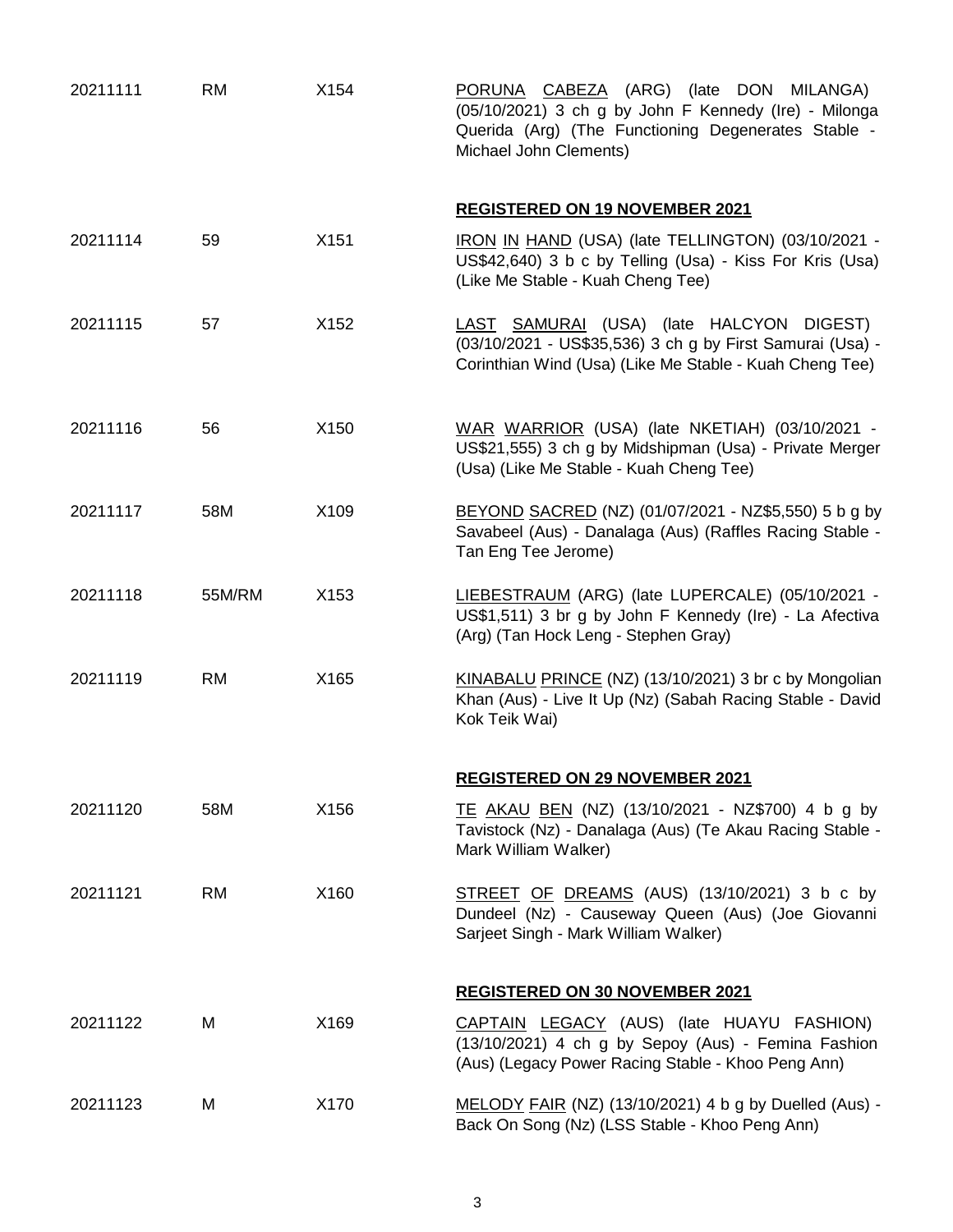## **REGISTERED ON 01 DECEMBER 2021**

| 20211201 | 58M    | X166 | KWAZII (AUS) (late SEVEN PAIRS) (13/10/2021 -<br>NZ\$1,100) 4 b g by Headwater (Aus) - Noanoa (Aus)<br>(Bulldogs Racing Stable - Timothy Luke Fitzsimmons)    |
|----------|--------|------|---------------------------------------------------------------------------------------------------------------------------------------------------------------|
|          |        |      | <b>REGISTERED ON 03 DECEMBER 2021</b>                                                                                                                         |
| 20201202 | 55M/RM | X167 | LEGACY POWER (NZ) (late BITETHEDUST) (13/10/2021 -<br>NZ\$737) 3 b/br c by Proisir (Aus) - Lol (Nz) (Legacy Power<br>Racing Stable - Tan Hai Wang)            |
| 20211203 | 55M    | X168 | WAN LEGACY (NZ) (late HEROIC WARRIOR)<br>(13/10/2021 - NZ\$1,450) 3 ch c by Ocean Park (Nz) -<br>Voliera (Aus) (Legacy Power Racing Stable - Tan Hai<br>Wang) |
| 20211204 | 61     | X171 | LANKARAN (GB) (21/10/2021 - US\$19,672) 3 gr g by<br>Kendargent (Fr) - Lashyn (Usa) (Kwok Chun Wai - Michael<br>John Clements)                                |
| 20211205 | м      | X163 | PUSHTOLIMIT (NZ) (13/10/2021) 4 b g by Alamosa (Nz) -<br>Madam Of The Manor (Nz) (Tan Kwang Kui - Steven<br>Harold Burridge)                                  |

(M) denotes Maiden

(RM) renotes Restricted Maiden

# **CHANGE OF NAMES**

AIDEHOUR changed to FLAGSHIP (w.e.f 08 November 2021) KINGS SHIELD changed to HAPPY HEART (w.e.f 13 December 2021) WELL DESERVED changed to I'M SMART GREY (w.e.f 20 December 2021)

# **TRANSFER OF HORSES**

| Name of Horse        | <b>MRA</b><br><b>Brand No.</b> | <b>Previous</b><br><b>Trainer</b> | <b>Current Trainer</b> | Date of<br><b>Transfer</b> |
|----------------------|--------------------------------|-----------------------------------|------------------------|----------------------------|
| <b>BLUE EYED BOY</b> | E437                           | IMP THWAITES                      | K P HOY                | 01/11/2021                 |
| <b>IGOLD COMPANY</b> | E439                           | IS DEVA RAJ                       | <b>K ANANTHEN</b>      | 01/11/2021                 |
| <b>IAMBUTTER</b>     | V264                           | IF MAYNARD                        | <b>SHAMILTON</b>       | 01/11/2021                 |
| <b>MERMAID</b>       | K71                            | <b>HY CHENG</b>                   | K P HOY                | 01/11/2021                 |
| <b>SOMAR</b>         | K <sub>250</sub>               | <b>F MAYNARD</b>                  | T ASOGAN               | 01/11/2021                 |
| <b>ZILFIKAR</b>      | K <sub>244</sub>               | <b>IF MAYNARD</b>                 | <b>SHAMILTON</b>       | 01/11/2021                 |
| <b>SACRED ACCORD</b> | K <sub>258</sub>               | IF MAYNARD                        | <b>R LINES</b>         | 03/11/2021                 |
| <b>SUPER DYNASTY</b> | E457                           | <b>D LOGAN</b>                    | HW TAN                 | 03/11/2021                 |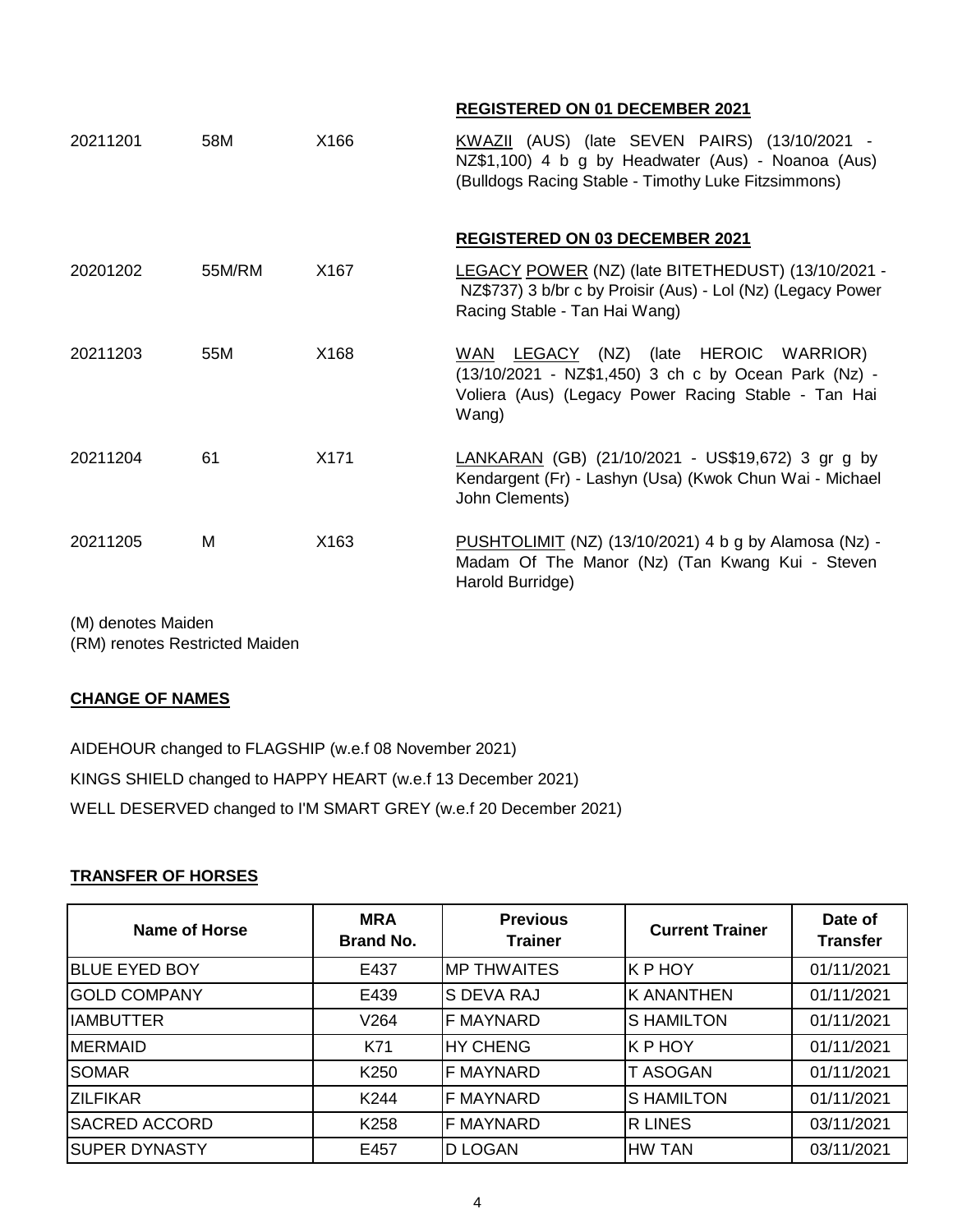| <b>Name of Horse</b>      | <b>MRA</b><br><b>Brand No.</b> | <b>Previous</b><br><b>Trainer</b> | <b>Current Trainer</b> | Date of<br><b>Transfer</b> |
|---------------------------|--------------------------------|-----------------------------------|------------------------|----------------------------|
| <b>FARDUS</b>             | K241                           | <b>M SUKRI</b>                    | AB ABDULLAH            | 08/11/2021                 |
| <b>GIGANTE DEL ANDRE</b>  | E329                           | K P HOY                           | <b>SY LIM</b>          | 08/11/2021                 |
| <b>ROTI KAYA</b>          | <b>V87</b>                     | <b>MP THWAITES</b>                | K P HOY                | 08/11/2021                 |
| <b>WINS</b>               | K100                           | K P HOY                           | <b>SY LIM</b>          | 08/11/2021                 |
| <b>ANYWAY</b>             | K334                           | D KOK                             | J O'HARA               | 10/11/2021                 |
| <b>BLUE EYED BOY</b>      | E437                           | K P HOY                           | <b>E BREUKELEN</b>     | 10/11/2021                 |
| <b>MAJOR GREEN</b>        | R214                           | K P HOY                           | P LEE                  | 10/11/2021                 |
| TRY MAK MAK               | K14                            | J ONG                             | J O'HARA               | 10/11/2021                 |
| <b>BLACK QUAIL</b>        | E263                           | <b>M WALKER</b>                   | <b>R LINES</b>         | 11/11/2021                 |
| <b>GALLANT BLACK</b>      | K379                           | <b>CT KUAH</b>                    | <b>SY LIM</b>          | 11/11/2021                 |
| <b>GIANT KILLING</b>      | H <sub>19</sub>                | <b>D LOGAN</b>                    | <b>F MAYNARD</b>       | 11/11/2021                 |
| <b>JOON HO</b>            | K418                           | <b>D LOGAN</b>                    | <b>F MAYNARD</b>       | 11/11/2021                 |
| LAGO DE COMO              | K155                           | <b>KS TAN</b>                     | S DEVA RAJ             | 11/11/2021                 |
| <b>LUCKY RED</b>          | E380                           | <b>CT KUAH</b>                    | <b>SY LIM</b>          | 11/11/2021                 |
| <b>MACEO</b>              | K420                           | <b>S BAERTSCHIGER</b>             | <b>T ASOGAN</b>        | 11/11/2021                 |
| <b>SMASH</b>              | H <sub>295</sub>               | <b>CT KUAH</b>                    | <b>HY CHENG</b>        | 11/11/2021                 |
| <b>STRIKE FOR SHINING</b> | X97                            | <b>CT KUAH</b>                    | <b>SY LIM</b>          | 11/11/2021                 |
| <b>SWEET TAPIT</b>        | V262                           | <b>M WALKER</b>                   | <b>R LINES</b>         | 11/11/2021                 |
| <b>TESORO PUBLICO</b>     | K156                           | <b>KS TAN</b>                     | S DEVA RAJ             | 11/11/2021                 |
| <b>TEH TARIK</b>          | E243                           | <b>SY LIM</b>                     | <b>SHAMILTON</b>       | 12/11/2021                 |
| <b>FATE TO WIN</b>        | K360                           | D KOK                             | <b>J PETERS</b>        | 16/11/2021                 |
| <b>GOLD ZEST</b>          | K106                           | <b>CT KUAH</b>                    | L KHOO                 | 16/11/2021                 |
| <b>GREEN STAR</b>         | H <sub>27</sub>                | <b>CT KUAH</b>                    | L KHOO                 | 16/11/2021                 |
| <b>ZESTFUL</b>            | V275                           | <b>CT KUAH</b>                    | L KHOO                 | 16/11/2021                 |
| <b>TIME ODYSSEY</b>       | R304                           | <b>S HAMILTON</b>                 | <b>M SUKRI</b>         | 17/11/2021                 |
| <b>CH FORTUNE</b>         | H497                           | WC LIM                            | <b>KC TIANG</b>        | 19/11/2021                 |
| <b>COMECATCHME</b>        | H483                           | AB ABDULLAH                       | <b>M SUKRI</b>         | 19/11/2021                 |
| <b>CUBAN HEEL</b>         | H <sub>559</sub>               | AB ABDULLAH                       | <b>M SUKRI</b>         | 19/11/2021                 |
| <b>EL TORDILLO</b>        | C101                           | WC LIM                            | <b>KC TIANG</b>        | 19/11/2021                 |
| <b>FARDUS</b>             | K241                           | AB ABDULLAH                       | <b>M SUKRI</b>         | 19/11/2021                 |
| <b>GOOD WARRIOR</b>       | C457                           | AB ABDULLAH                       | <b>M SUKRI</b>         | 19/11/2021                 |
| <b>IRON FIST</b>          | E326                           | S DEVA RAJ                        | <b>KC TIANG</b>        | 19/11/2021                 |
| <b>MR HANKS</b>           | E124                           | <b>KC TIANG</b>                   | <b>PS KUMARAN</b>      | 19/11/2021                 |
| <b>SAHM</b>               | K247                           | AB ABDULLAH                       | <b>M SUKRI</b>         | 19/11/2021                 |
| <b>SMOOTH OPERATOR</b>    | H <sub>50</sub>                | AB ABDULLAH                       | <b>M SUKRI</b>         | 19/11/2021                 |
| LONELY BOY                | H <sub>554</sub>               | AB ABDULLAH                       | <b>M SUKRI</b>         | 22/11/2021                 |
| <b>D'GREAT WIN</b>        | H48                            | <b>S DUNDERDALE</b>               | <b>HY CHENG</b>        | 24/11/2021                 |
| <b>FLAGSHIP</b>           | K248                           | WC LIM                            | PK LEONG               | 24/11/2021                 |
| <b>GOLDEN KINGDOM</b>     | W588                           | S SIVA                            | <b>HY CHENG</b>        | 24/11/2021                 |
| <b>BLACK MAMBA</b>        | N615                           | K P HOY                           | <b>MP THWAITES</b>     | 26/11/2021                 |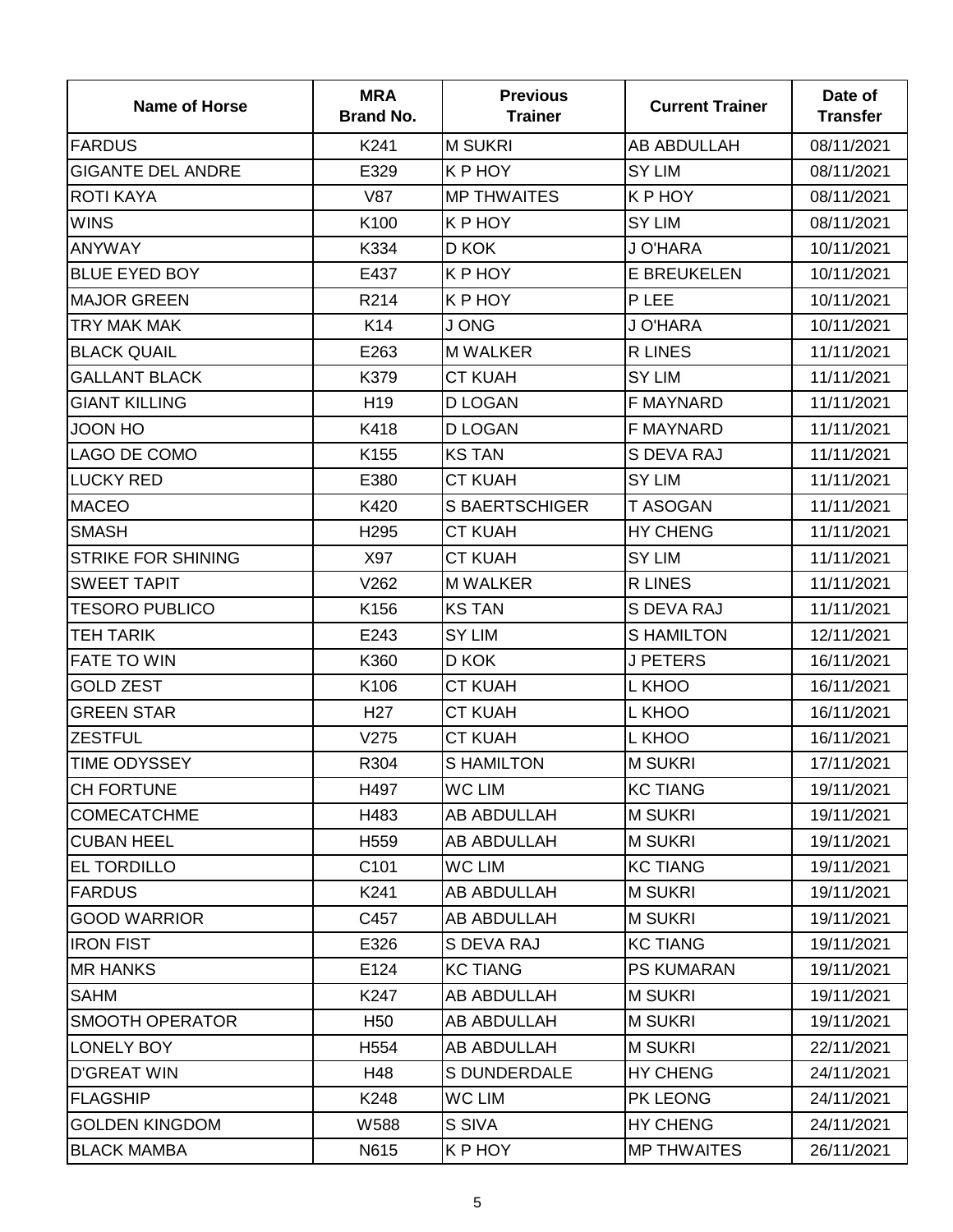| <b>Name of Horse</b>     | <b>MRA</b><br><b>Brand No.</b> | <b>Previous</b><br><b>Trainer</b> | <b>Current Trainer</b> | Date of<br><b>Transfer</b> |
|--------------------------|--------------------------------|-----------------------------------|------------------------|----------------------------|
| <b>COME AND TAKE ALL</b> | E285                           | K P HOY                           | <b>MP THWAITES</b>     | 26/11/2021                 |
| <b>ELISE</b>             | W128                           | K P HOY                           | <b>MP THWAITES</b>     | 26/11/2021                 |
| <b>FIGHTING WARRIOR</b>  | W524                           | K P HOY                           | <b>MP THWAITES</b>     | 26/11/2021                 |
| <b>HIGH VOLTAGE</b>      | K321                           | J O'HARA                          | J ONG                  | 26/11/2021                 |
| <b>MAJOR GREEN</b>       | R214                           | P LEE                             | <b>MP THWAITES</b>     | 26/11/2021                 |
| <b>REALITY</b>           | K341                           | K P HOY                           | <b>MP THWAITES</b>     | 26/11/2021                 |
| <b>ROTI KAYA</b>         | <b>V87</b>                     | K P HOY                           | <b>MP THWAITES</b>     | 26/11/2021                 |
| <b>SPARKLE LOT</b>       | E376                           | K P HOY                           | <b>MP THWAITES</b>     | 26/11/2021                 |
| <b>ASIAN JET</b>         | C284                           | MW TEH                            | <b>S SHANMUGAM</b>     | 29/11/2021                 |
| <b>BELIEVER</b>          | H <sub>580</sub>               | C LECK                            | <b>WC LIM</b>          | 30/11/2021                 |
| <b>BEST BAY</b>          | H43                            | K P HOY                           | <b>MP THWAITES</b>     | 30/11/2021                 |
| <b>BIG BANK</b>          | H151                           | K P HOY                           | <b>MP THWAITES</b>     | 30/11/2021                 |
| <b>DOC HUDSON</b>        | H <sub>219</sub>               | <b>M WALKER</b>                   | <b>LDRAGON</b>         | 30/11/2021                 |
| <b>E SUPREME</b>         | H73                            | K P HOY                           | <b>MP THWAITES</b>     | 30/11/2021                 |
| <b>GRANDPA MICK MAC</b>  | H <sub>64</sub>                | <b>M WALKER</b>                   | <b>LDRAGON</b>         | 30/11/2021                 |
| <b>LADY LAKSHMI</b>      | H382                           | K P HOY                           | <b>MP THWAITES</b>     | 30/11/2021                 |
| <b>MAGNITUDE</b>         | X91                            | T ASOGAN                          | <b>S DUNDERDALE</b>    | 30/11/2021                 |
| <b>MAXIMILIAN</b>        | H97                            | <b>M WALKER</b>                   | <b>LDRAGON</b>         | 30/11/2021                 |
| <b>MIGHTY PHOENIX</b>    | C488                           | K P HOY                           | <b>MP THWAITES</b>     | 30/11/2021                 |
| <b>MR HOOPER</b>         | H140                           | <b>J PETERS</b>                   | HW TAN                 | 30/11/2021                 |
| <b>OPUNAKE</b>           | V <sub>58</sub>                | <b>M WALKER</b>                   | <b>LDRAGON</b>         | 30/11/2021                 |
| <b>RED RIDING WOOD</b>   | C241                           | <b>M WALKER</b>                   | <b>LDRAGON</b>         | 30/11/2021                 |
| <b>RUSTY RUST</b>        | V84                            | <b>M WALKER</b>                   | <b>LDRAGON</b>         | 30/11/2021                 |
| <b>SEE YAH</b>           | H <sub>550</sub>               | <b>M WALKER</b>                   | <b>LDRAGON</b>         | 30/11/2021                 |
| <b>SOUND THE SIREN</b>   | H396                           | <b>M WALKER</b>                   | <b>LDRAGON</b>         | 30/11/2021                 |
| <b>SPEEDY DEMON</b>      | E21                            | K P HOY                           | <b>MP THWAITES</b>     | 30/11/2021                 |
| <b>WHAT YOU LIKE</b>     | H <sub>286</sub>               | <b>M WALKER</b>                   | <b>LDRAGON</b>         | 30/11/2021                 |
| <b>XIONG FONG</b>        | C166                           | C LECK                            | WC LIM                 | 30/11/2021                 |
| <b>WINDOW OF TIME</b>    | H446                           | MW TEH                            | P LEE                  | 01/12/2021                 |
| LARRY                    | E488                           | H TAKAOKA                         | <b>S BURRIDGE</b>      | 02/12/2021                 |
| <b>BLEU MARINE</b>       | X70                            | J ONG                             | <b>HY CHENG</b>        | 03/12/2021                 |
| <b>CALCULATION</b>       | H <sub>244</sub>               | D LOGAN                           | S DUNDERDALE           | 03/12/2021                 |
| <b>CLARTON SUPREME</b>   | H389                           | <b>KS TAN</b>                     | <b>SY LIM</b>          | 03/12/2021                 |
| <b>MARINE VANGUARD</b>   | K446                           | <b>S BAERTSCHIGER</b>             | R LINES                | 03/12/2021                 |
| <b>TRAVIS</b>            | K322                           | J O'HARA                          | <b>S DUNDERDALE</b>    | 03/12/2021                 |
| <b>WALIM</b>             | X72                            | J ONG                             | <b>HY CHENG</b>        | 03/12/2021                 |